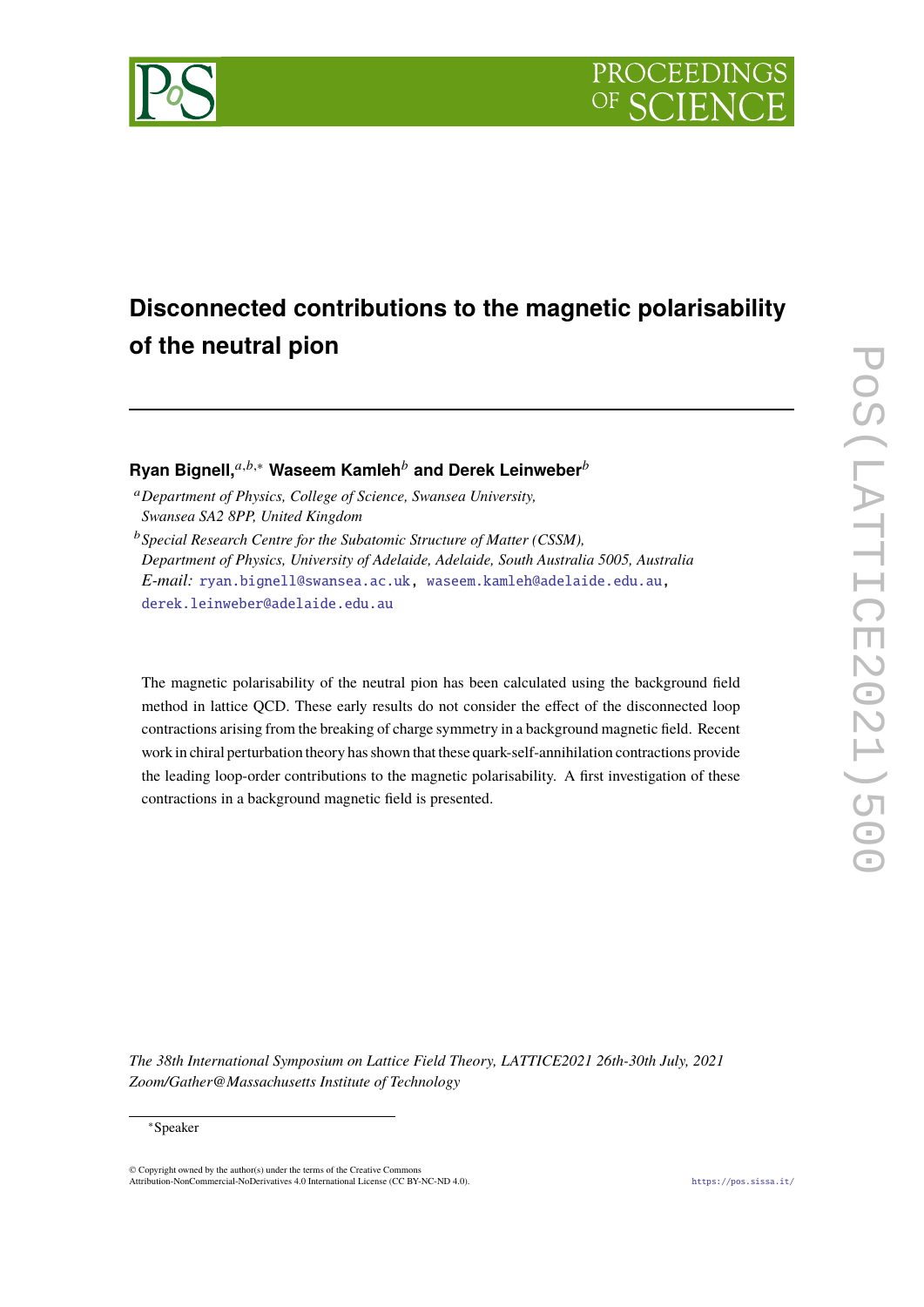# **1. Introduction**

The response of the structure of the pion to an external electric or magnetic field is characterised by the electric  $(\alpha_{\pi})$  and magnetic  $(\beta_{\pi})$  polarisabilities. These are experimentally measured using Compton scattering experiments [\[1](#page-6-0)[–4\]](#page-6-1) where the polarisabilities describe the scattering angular distribution [\[4–](#page-6-1)[8\]](#page-6-2).

Pion polarisabilities have been studied in a variety of theoretical frameworks; including chiral perturbation theory [\[8](#page-6-2)[–10\]](#page-7-0), the linear  $\sigma$  model [\[11\]](#page-7-1) and dispersion sum rules [\[12–](#page-7-2)[14\]](#page-7-3). Close agreement with experiment is possible using chiral perturbation theory [\[9\]](#page-7-4). The *ab initio* method for low energy QCD known as lattice QCD has also been to used to calculate electric and magnetic polarisabilities of the pion [\[15–](#page-7-5)[21\]](#page-7-6). The lattice QCD simulations are typically performed with a number of non-physical constraints; chief among them is the neglect of disconnected quark contributions.

It is this feature which is considered herein for the first time. We compute the full neutral pion correlator, including disconnected contributions by using stochastic methods [\[22,](#page-7-7) [23\]](#page-7-8) in order to calculate estimates of the  $x - x$  or *all-to-all* quark propagator. The consideration of the full neutral pion and the connected pion allows disconnected terms to be isolated. This is in contrast to previous studies which have considered only the connected pion [\[15–](#page-7-5)[19\]](#page-7-9)

<span id="page-1-1"></span><span id="page-1-0"></span>
$$
\chi_{\pi_0 u|d} = \left(\overline{q}_{u|d} \,\gamma_5 \, q_{u|d}\right). \tag{1}
$$

The magnetic polarisability can be calculated using lattice QCD by inducing a uniform external magnetic field using the background field method. This external field changes the energy of the zero-momentum neutral pion according to the relativistic energy-field relation [\[15–](#page-7-5)[18,](#page-7-10) [24,](#page-8-0) [25\]](#page-8-1)

$$
E_{\pi_0}^2(B) = m_{\pi}^2 - 4 \pi m_{\pi} \beta_{\pi_0} B^2 + O\left(B^3\right). \tag{2}
$$

The extraction of the magnetic polarisability term from this energy is nontrivial as the energy contribution of the magnetic polarisability term is small compared to the overall energy of the particle [\[17,](#page-7-11) [18,](#page-7-10) [26–](#page-8-2)[29\]](#page-8-3). In fact, this is a requirement if the energy-field relation of Eq. ([2](#page-1-0)) is to have small  $O(B^3)$  contributions. As such specialised quark operators are used to provide enhanced coupling to the energy eigenstates of the neutral pion in an external magnetic field.

In this study a projection operator defined by the eigenmodes of the two-dimensional  $SU(3) \times$  $U(1)$  lattice Laplacian operator [\[30\]](#page-8-4) is used to project the quark sink. This enables the pion ground state in an external magnetic field to be isolated, hence allowing for an accurate determination of the magnetic polarisability of the pion. The background-field-corrected (BFC) form [\[17\]](#page-7-11) of the clover-fermion action [\[31,](#page-8-5) [32\]](#page-8-6) is used in order to remove the spurious background-field dependent quark mass renormalisation associated with the Wilson term [\[16,](#page-7-12) [17\]](#page-7-11).

This research is presented in the following manner. Section [2](#page-2-0) describes the chief motivation behind considering disconnected Wick contractions. A brief summary of disconnected propagator techniques is presented in Section [3.](#page-4-0) The details of the lattice simulations performed in this work are presented in Section [4](#page-4-1) and results in Section [5.](#page-5-0)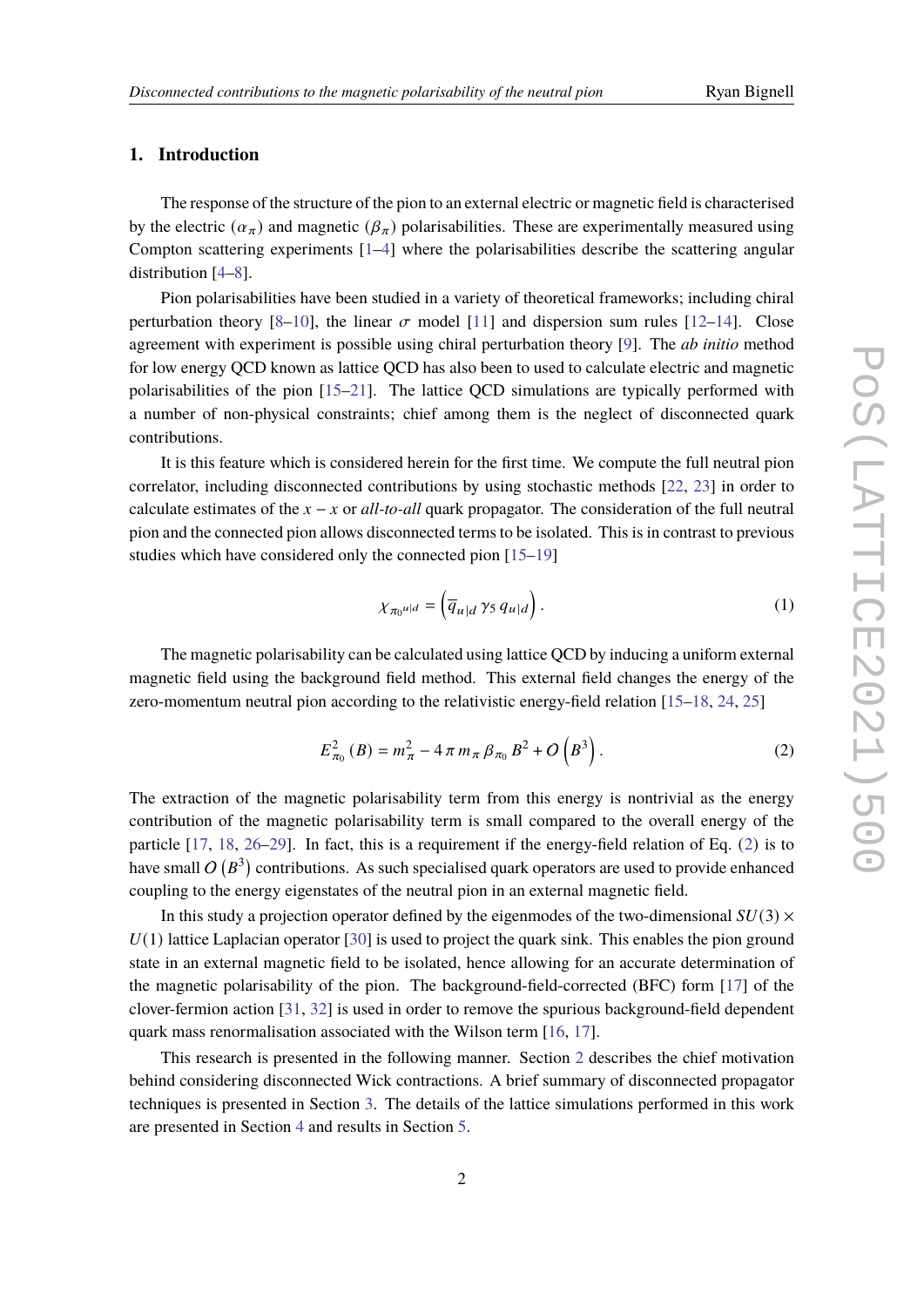<span id="page-2-1"></span>

**Figure 1:** Full  $\pi_0$  meson operator Wick contractions of Eq. ([4](#page-4-2)).

### <span id="page-2-0"></span>**2. Pion Polarisability**

The full neutral pion interpolating operator is

<span id="page-2-2"></span>
$$
\chi_{\pi_0} = \frac{1}{\sqrt{2}} \left( \overline{q}_u \gamma_5 q_u - \overline{q}_d \gamma_5 q_d \right),\tag{3}
$$

which produces the corresponding two-point correlation function

$$
G(t, \vec{p}) = \frac{1}{2} \sum_{\vec{x}} e^{-i\vec{p}\cdot\vec{x}} \Bigg[
$$
  
\n
$$
- \text{Tr} \Big[ \gamma_5 U^{ee}(x, x) \Big] \text{Tr} \Big[ \gamma_5 U^{e'e'}(0, 0) \Big] - \text{Tr} \Big[ \gamma_5 D^{ee}(x, x) \Big] \text{Tr} \Big[ \gamma_5 D^{e'e'}(0, 0) \Big]
$$
  
\n
$$
+ \text{Tr} \Big[ \gamma_5 U^{ee}(x, x) \Big] \text{Tr} \Big[ \gamma_5 D^{e'e'}(0, 0) \Big] + \text{Tr} \Big[ \gamma_5 D^{ee}(x, x) \Big] \text{Tr} \Big[ \gamma_5 U^{e'e'}(0, 0) \Big]
$$
  
\n
$$
+ \text{Tr} \Big[ \gamma_5 D^{ee'}(x, 0) \gamma_5 D^{e'e}(0, x) \Big] + \text{Tr} \Big[ \gamma_5 U^{ee'}(x, 0) \gamma_5 U^{e'e}(0, x) \Big] \Bigg],
$$

where colour indices are made explicit by  $e, e'$  and  $U(D)$  represents an up (down) quark propagator. The disconnected quark propagators  $S(x, x)$  of Eq. ([4](#page-4-2)) require a source at each lattice point. The point-point  $S(0, 0)$ , point-all  $S(x, 0)$  and all-to-all  $S(x, x)$  propagators are represented in Figure [1.](#page-2-1) Due to their expense, the disconnected terms are typically neglected in lattice QCD calculations.

In order to connect the lattice results of Ref. [\[18\]](#page-7-10) to the physical regime, He *et al.* [\[33\]](#page-8-7) performed a chiral extrapolation using the exact leading-order nonanalytic terms of chiral perturbation theory. Electro-quenching effects were considered through the framework of partially quenched chiral perturbation theory where it was found that the electro-quenching has no effect on the magnetic polarisability at leading loop-order. It is shown in Ref. [\[33\]](#page-8-7) that the loops that contribute to the leading term are the mixed-flavour disconnected loops of Figure [1.](#page-2-1) The results of Ref. [\[33\]](#page-8-7) are separated into leading loop-order and components in Figure [2.](#page-3-0) Here the leading loop-order contribution provides a  $\sim 15\%$  correction at the physical point. This is a substantial proportion which must be considered in future precision-era lattice QCD studies.

The disconnected terms of Eq. ([4](#page-4-2)) hence pose a particularly interesting question. Figure [3](#page-3-1) illustrates how the mixed-flavour contractions can produce a  $\pi^+$  dressing to the neutral pion. This effect is absent in the connected pion correlation functions investigated in previous studies [\[16,](#page-7-12) [18,](#page-7-10) [19\]](#page-7-9). This highlights the importance of including disconnected contributions to the neutral pion. In this study we will focus on contractions which produce a charged pion dressing as these are expected to be the dominant contribution at one-loop order [\[33\]](#page-8-7).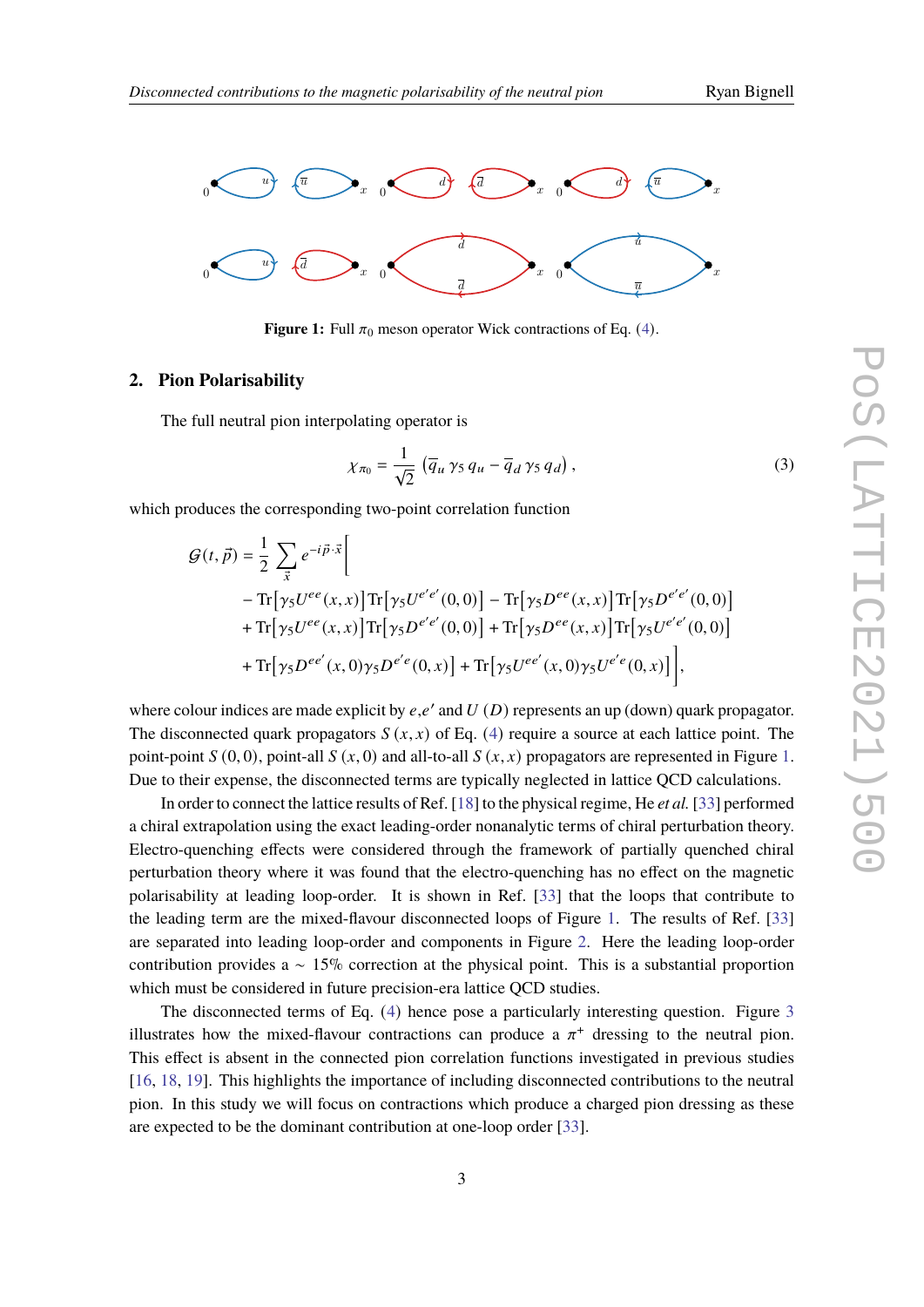

<span id="page-3-0"></span>

**Figure 2:** Leading order contributions to the magnetic polarisability of the pion as described by Eq. 20 of He *et al.* [\[33\]](#page-8-7) for the range  $0 \le m_{\pi}^2 \le 2 m_{\pi}^2$  where reasonable convergence is expected. The uncertainty in the result of He *et al.* reflects the statistical uncertainty of the lattice results, the uncertainty in the low energy coefficients and a systematic uncertainty associated with two-loop diagrams in the electroquenched theory.

<span id="page-3-1"></span>

**Figure 3:** One-loop quark flow diagram for the neutral pion. Here we consider the Wick contraction  $Tr[\gamma_5 D^{ee}(x, x)] Tr[\gamma_5 U^{e'e'}(0, 0)]$  where the neutral pion is dressed by a  $\pi^+$ .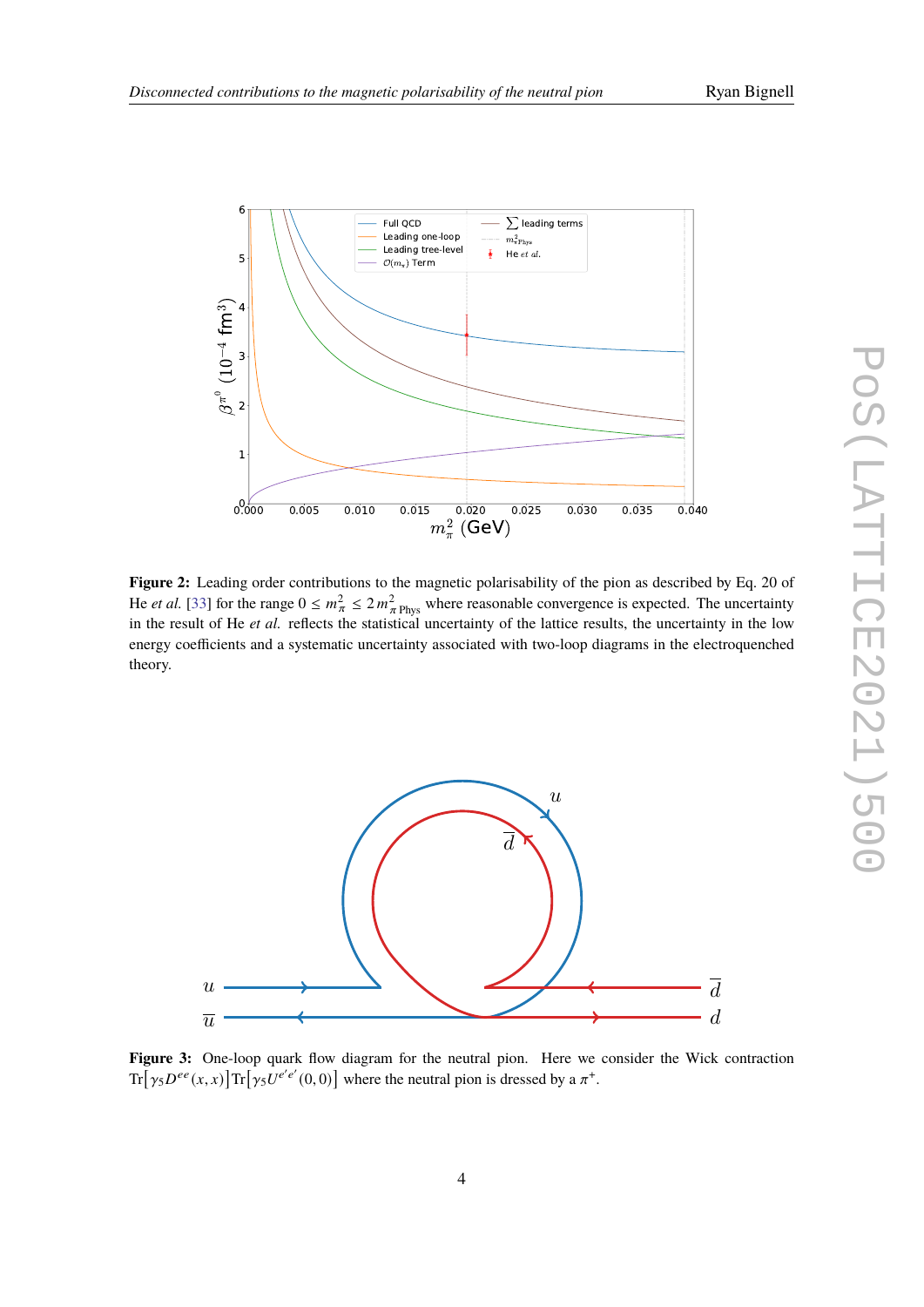#### <span id="page-4-0"></span>**3. Propagator Methods**

The disconnected propagators  $S(x, x)$  of Eq. ([4](#page-4-2)) require a different method to conventional point-to-all propagators; here we use stochastic estimation of the matrix inverse [\[22,](#page-7-7) [23\]](#page-7-8).

For each correlator, we construct sets of random noise vectors  $\{\eta\}$  with elements drawn from  $\mathbb{Z}_4$  such that averaging over noise vectors gives

$$
\langle \eta_{a\alpha}(x) \eta_{b\beta}^{\dagger}(y) \rangle = \delta_{xy} \delta_{ab} \delta_{\alpha\beta}, \tag{4}
$$

where a, b are colour indices,  $\alpha$ ,  $\beta$  are spin indices and the space-time indices are x, y. Each noise vector has a corresponding solution vector

<span id="page-4-2"></span>
$$
\chi = M^{-1} \eta,\tag{5}
$$

where  $M$  is the fermion matrix. Hence the fermion propagator matrix element is stochastically estimated as

$$
S_{ab;\alpha\beta}(x,y) \simeq \left\langle \chi_{a\alpha}(x) \eta_{b\beta}^{\dagger}(y) \right\rangle. \tag{6}
$$

The source smearing methods of Ref. [\[34\]](#page-8-8) are adopted when smearing disconnected quark propagators. The  $SU(3) \times U(1)$  eigenmode projection technique of Ref. [\[30\]](#page-8-4) is incorporated in the  $S(x, x)$ propagator by applying it to the solution vector  $\chi$  before the disconnected propagator calculation.

### <span id="page-4-1"></span>**4. Simulation details**

We make use of the  $2 + 1$  flavour dynamical QCD gauge configurations provided through the ILDG [\[35\]](#page-8-9) by the PACS-CS [\[36\]](#page-8-10) collaboration. The ensemble under consideration here has a pion mass  $m_{\pi}$  of 0.296 GeV and a lattice spacing of 0.0907(13) fm. The lattice volume is  $L^3 \times T = 32^3 \times 64$  and 150 configurations were used in this preliminary study. The Background-Field-Corrected (BFC) clover fermion action of Ref. [\[17\]](#page-7-11) is used to remove spurious lattice artefacts that are introduced by the Wilson term . The BFC action uses a non-perturbatively improved clover coefficient for the QCD portion of the clover term and a tree-level coefficient for the portion deriving from the background field in order to remove the additive-mass renormalisation induced by the Wilson term [\[16,](#page-7-12) [17\]](#page-7-11).

All-to-all propagators are fully diluted in time, spin and colour indices in order to reduce the statistical variance [\[37\]](#page-8-11). In order to improve the signal-to-noise properties of the disconnected quark propagators, we use  $2^3$  spatial dilution in a manner similar to Refs. [\[38\]](#page-8-12) and [\[39\]](#page-9-0).  $\mathbb{Z}_4$  (complex  $\mathbb{Z}_2$ ) noise is chosen due to it's superior noise reduction properties [\[40–](#page-9-1)[42\]](#page-9-2). The disconnected quark propagators is computed only for  $t \in [22, 36]$  where we expect ground state dominance for the connected pion correlator [\[30\]](#page-8-4).

We implement a background magnetic field as described in Ref. [\[17\]](#page-7-11) using the background field method [\[27,](#page-8-13) [43,](#page-9-3) [44\]](#page-9-4). The field strength is governed by  $k_d$  as  $|qe B| = (2 \pi k) / (N_x N_y a^2)$ where the down quark has the smallest charge magnitude  $q_d$ . As the background magnetic field was not included at configuration generation, these configurations are *electro-quenched*; the background field exists only for the valence quarks of the hadron. However, at leading loop order in the chiral expansion, there are no electroquenching errors [\[33,](#page-8-7) [45\]](#page-9-5).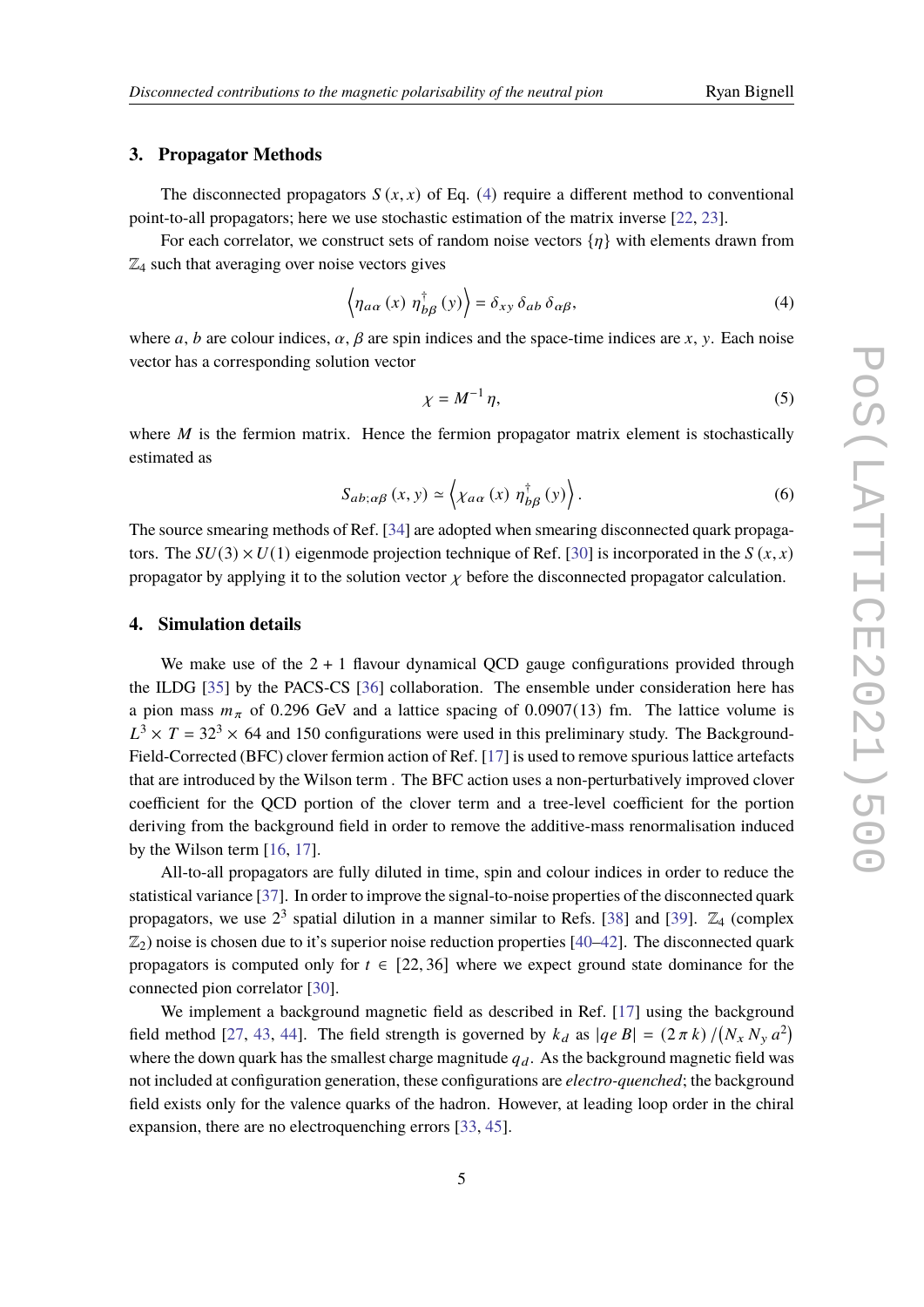<span id="page-5-1"></span>

**Figure 4: Left:** Disconnected  $\text{Tr}[\gamma_5 D^{ee}(x, x)] \text{Tr}[\gamma_5 U^{e'e'}(0, 0)]$  term with no external background field and with an external background field with  $k_d = -1$ . **Right:** Coherent sum of disconnected terms as appropriate for the  $n'$  for zero-background field.

#### <span id="page-5-0"></span>**5. Results**

Due to the inherent challenges in calculating the magnetic polarisability, particularly with stochastic propagators, we consider the change in the disconnected portion of the correlator as a function of field strength rather than the full magnetic polarisability. We compute correlation functions of both the connected pion and the full neutral pion as in Eqs. ([1](#page-1-1)) and ([3](#page-2-2)) respectively. Additionally we consider the single flavour operator with disconnected contributions. This enables the separation of the connected and disconnected portions of the correlation function.

The disconnected mixed-flavour  $u - d$  contribution to the  $\pi_0$  correlator shown in Figure [4](#page-5-1) (left) enters with a positive sign in Eq. ([4](#page-4-2)), reflecting the negative sign between the uu and dd terms in the full  $\pi_0$  interpolating operator. This is in contrast to the iso-scalar  $\eta'$ 

$$
\chi_{\eta'_{is}} = \frac{1}{\sqrt{2}} \left( \overline{q}_u \gamma_5 q_u + \overline{q}_d \gamma_5 q_d \right),\tag{7}
$$

where all the flavours of disconnected loops sum coherently and contribute with a sign opposite to the mixed flavour contributions to the pion. This acts to increase the negative slope of the correlator, hence increasing the mass of the  $n'$  [\[46\]](#page-9-6). This is evident in Figure [4](#page-5-1) (right). The iso-scalar  $n'$ is considered here in order to determine the quality of our data in a *best-case* scenario where the disconnected terms sum.

There is also clearly some sensitivity to the external magnetic field in Figure [4](#page-5-1) (left), hence encouraging the future investigation of correlated ratios of correlators at different field strengths.

#### **6. Conclusion**

In this proceedings, we have presented the first preliminary calculation exploring the effect of a background magnetic field to the disconnected loop contractions of the neutral pion. These disconnected loops are the next-leading terms in the magnetic polarisability of the neutral pion and represent an important step towards a complete *ab-initio* calculation of the magnetic polarisability of the neutral pion using lattice QCD and the background field method.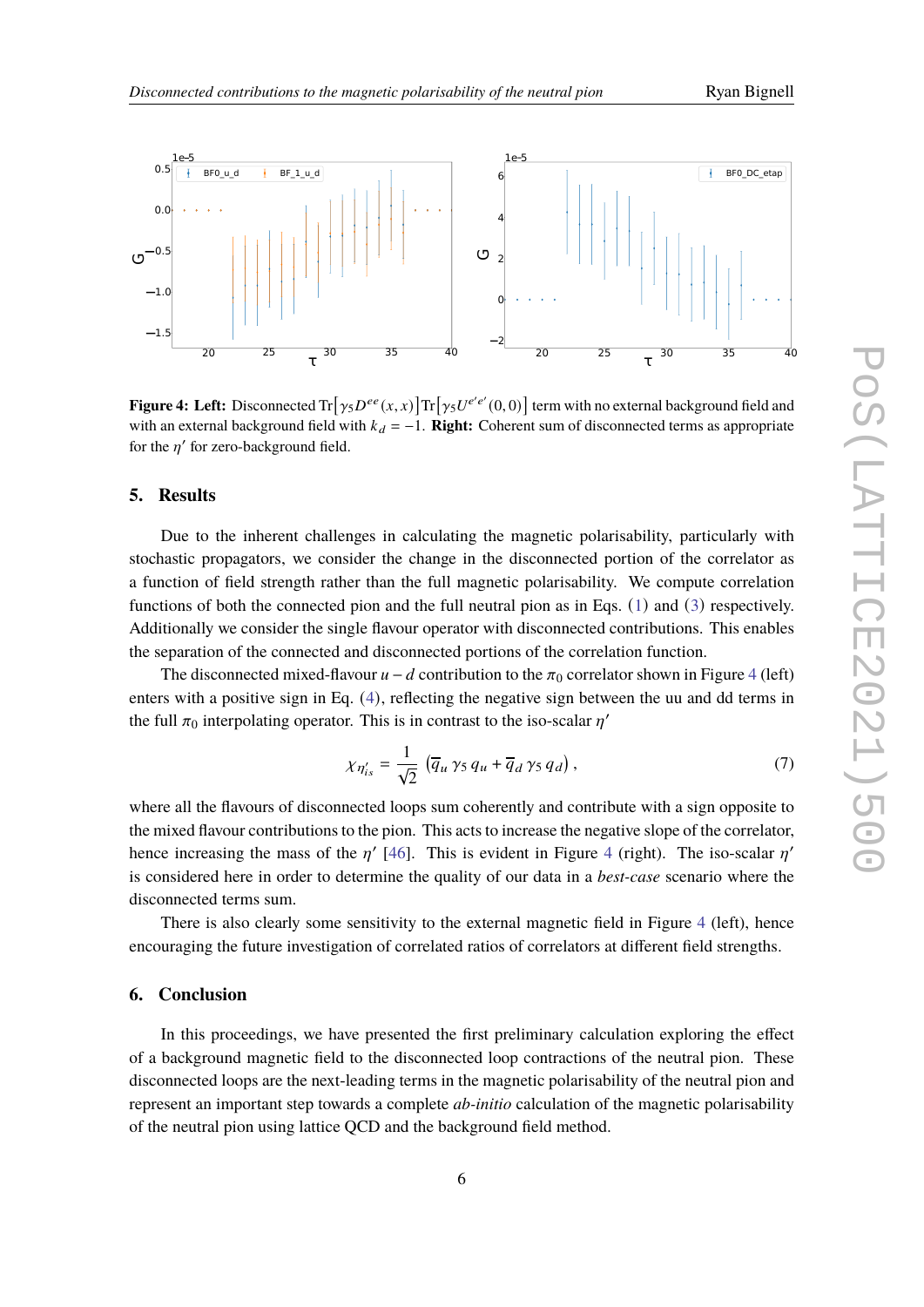The results presented in this study highlight that these disconnected contributions are in reach of today's computing efforts and represent an important opportunity to enhance our understanding of the magnetic polarisability of the neutral pion.

### **Acknowledgments**

R.B thanks Fangcheng He for helpful conversations. We thank the PACS-CS Collaboration for making their  $2 + 1$  flavour configurations available via the International Lattice Data Grid (ILDG). This work was supported with supercomputing resources provided by the Phoenix HPC service at the University of Adelaide. This research was undertaken with the assistance of resources from the National Computational Infrastructure (NCI). NCI resources were provided through the National Computational Merit Allocation Scheme and supported by the Australian Government through Grant No. LE190100021 via the University of Adelaide Partner Share. This work was supported by resources provided by the Pawsey Supercomputing Centre with funding from the Australian Government and the Government of Western Australia. This research is supported by the Australian Research Council through Grants No. DP190102215, DP210103706, LE190100021 (D.B.L) and DP190100297 (W.K). W.K is supported by the Pawsey Supercomputing Centre through the Pawsey Centre for Extreme Scale Readiness (PaCER) program. This work is supported by STFC grants ST/T000813/1 and ST/P00055X/1 (R.B).

## **References**

- <span id="page-6-0"></span>[1] Y. Antipov et al., *Measurement of pi- meson polarizability in pion compton effect*, *Phys.Lett.B* **121** [\(1983\) 445–448.](http://dx.doi.org/10.1016/0370-2693(83)91195-4)
- [2] COMPASS collaboration, C. Adolph et al., *Measurement of the charged-pion polarizability*, *[Phys. Rev. Lett.](http://dx.doi.org/10.1103/PhysRevLett.114.062002)* **114** (2015) 062002, [[arXiv:1405.6377](http://arxiv.org/abs/1405.6377)].
- [3] L. V. Fil'kov and V. L. Kashevarov, *Dipole Polarizabilities of*  $\pi^{\pm}$ -Mesons, *[Int. J. Mod. Phys.](http://dx.doi.org/10.1142/S2010194518600923) Conf. Ser.* **47** [\(2018\) 1860092,](http://dx.doi.org/10.1142/S2010194518600923) [[arXiv:1806.06852](http://arxiv.org/abs/1806.06852)].
- <span id="page-6-1"></span>[4] M. Moinester and S. Scherer, *Compton Scattering off Pions and Electromagnetic Polarizabilities*, *[Int. J. Mod. Phys.](http://dx.doi.org/10.1142/S0217751X19300084)* **A34** (2019) 1930008, [[arXiv:1905.05640](http://arxiv.org/abs/1905.05640)].
- [5] B. R. Holstein, *Pion polarizability and chiral symmetry*, *Comments Nucl.Part.Phys.* **19** (1990) 221–238.
- [6] M. A. Moinester and V. Steiner, *Pion and kaon polarizabilities and radiative transitions*, [hep-ex/9801008](https://arxiv.org/abs/hep-ex/9801008).
- [7] S. Scherer, *Real and virtual Compton scattering at low-energies*, *[Czech. J. Phys.](http://dx.doi.org/10.1023/A:1022872211333)* **49** (1999) [1307–1345,](http://dx.doi.org/10.1023/A:1022872211333) [[nucl-th/9901056](https://arxiv.org/abs/nucl-th/9901056)].
- <span id="page-6-2"></span>[8] J. Ahrens et al., *Measurement of the pi+ meson polarizabilities via the gamma p*  $\rightarrow$  *gamma pi+ n reaction*, *Eur. Phys. J.* **A23** [\(2005\) 113–127,](http://dx.doi.org/10.1140/epja/i2004-10056-2) [[nucl-ex/0407011](https://arxiv.org/abs/nucl-ex/0407011)].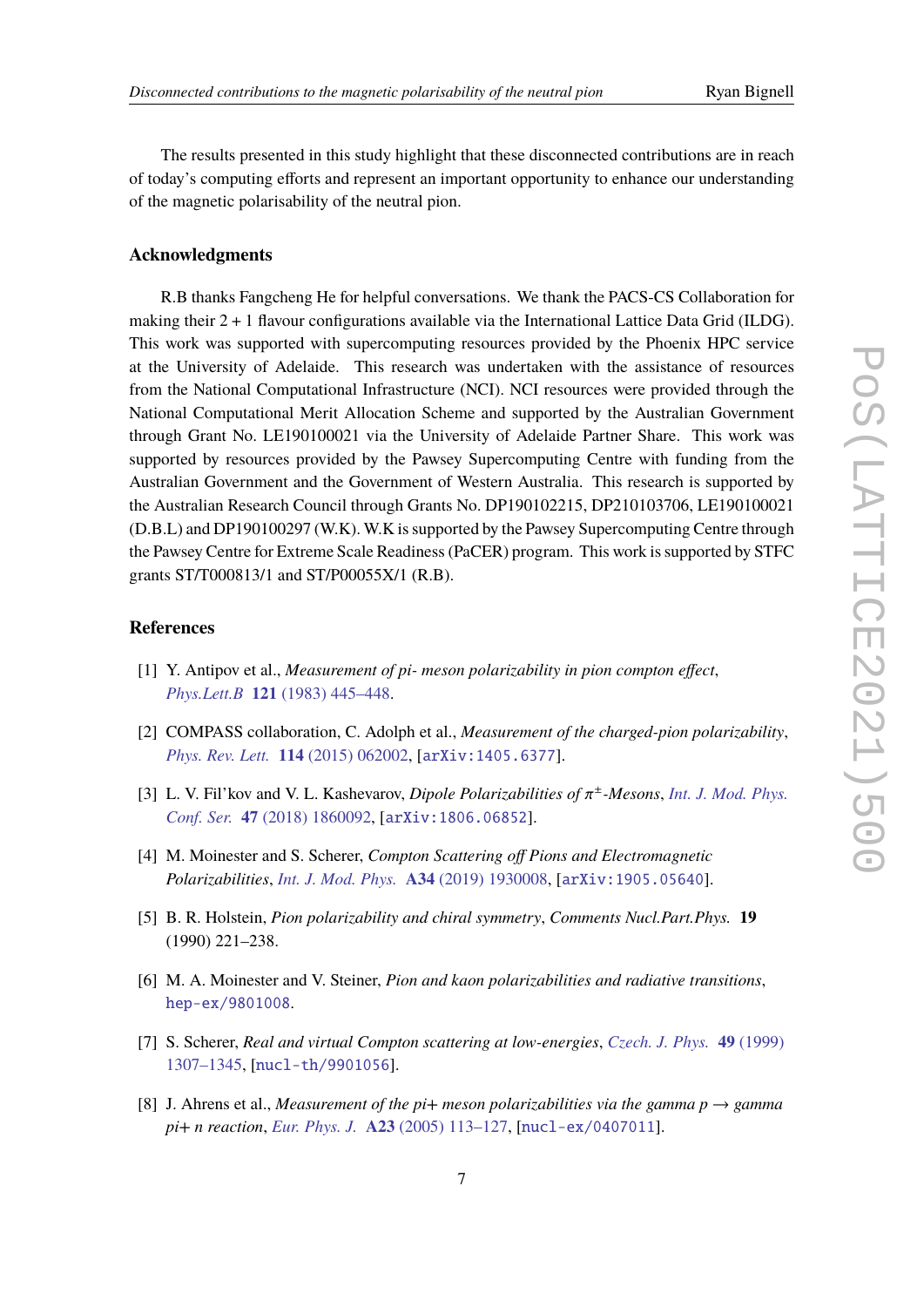- 
- <span id="page-7-4"></span>[9] J. Gasser, M. A. Ivanov and M. E. Sainio, *Revisiting gamma gamma —> pi+ pi- at low energies*, *Nucl. Phys.* **B745** [\(2006\) 84–108,](http://dx.doi.org/10.1016/j.nuclphysb.2006.03.022) [[hep-ph/0602234](https://arxiv.org/abs/hep-ph/0602234)].
- <span id="page-7-0"></span>[10] U. Burgi, *Charged pion pair production and pion polarizabilities to two loops*, *[Nucl. Phys.](http://dx.doi.org/10.1016/0550-3213(96)00454-3)* **B479** [\(1996\) 392–426,](http://dx.doi.org/10.1016/0550-3213(96)00454-3) [[hep-ph/9602429](https://arxiv.org/abs/hep-ph/9602429)].
- <span id="page-7-1"></span>[11] V. Bernard, B. Hiller and W. Weise, *Pion Electromagnetic Polarizability and Chiral Models*, *Phys. Lett.* **B205** [\(1988\) 16–21.](http://dx.doi.org/10.1016/0370-2693(88)90391-7)
- <span id="page-7-2"></span>[12] L. V. Fil'kov and V. L. Kashevarov, *Compton scattering on the charged pion and the process gamma gamma —> pi0 pi0*, *Eur. Phys. J.* **A5** [\(1999\) 285–292,](http://dx.doi.org/10.1007/s100500050287) [[nucl-th/9810074](https://arxiv.org/abs/nucl-th/9810074)].
- [13] L. V. Fil'kov and V. L. Kashevarov, *Dipole and quadrupole polarizabilities of the pion*, in *Proceedings, 6th International Workshop on the Physics of Excited Nucleons (NSTAR 2007): Bonn, Germany, September 5-8, 2007*, 2008. [arXiv:0802.0965](http://arxiv.org/abs/0802.0965).
- <span id="page-7-3"></span>[14] R. Garcia-Martin and B. Moussallam, *MO analysis of the high statistics Belle results on*  $\gamma\gamma \to \pi^+\pi^-, \pi^0\pi^0$  with chiral constraints, *Eur. Phys. J.* **C70** [\(2010\) 155–175,](http://dx.doi.org/10.1140/epjc/s10052-010-1471-7) [[arXiv:1006.5373](http://arxiv.org/abs/1006.5373)].
- <span id="page-7-5"></span>[15] E. V. Luschevskaya, O. E. Solovjeva and O. V. Teryaev, *Magnetic polarizability of pion*, *Phys. Lett.* **B761** [\(2016\) 393–398,](http://dx.doi.org/10.1016/j.physletb.2016.08.054) [[arXiv:1511.09316](http://arxiv.org/abs/1511.09316)].
- <span id="page-7-12"></span>[16] G. S. Bali, B. B. Brandt, G. Endrodi and B. Glaessle, *Meson masses in electromagnetic fields with Wilson fermions*, *Phys. Rev.* **D97** [\(2018\) 034505,](http://dx.doi.org/10.1103/PhysRevD.97.034505) [[arXiv:1707.05600](http://arxiv.org/abs/1707.05600)].
- <span id="page-7-11"></span>[17] R. Bignell, W. Kamleh and D. Leinweber, *Pion in a uniform background magnetic field with clover fermions*, *Phys. Rev. D* **100** [\(Dec, 2019\) 114518,](http://dx.doi.org/10.1103/PhysRevD.100.114518) [[arXiv:1910.14244](http://arxiv.org/abs/1910.14244)].
- <span id="page-7-10"></span>[18] R. Bignell, W. Kamleh and D. Leinweber, *Pion magnetic polarisability using the background field method*, *[Phys. Lett. B](http://dx.doi.org/10.1016/j.physletb.2020.135853)* **811** (2020) 135853, [[arXiv:2005.10453](http://arxiv.org/abs/2005.10453)].
- <span id="page-7-9"></span>[19] H. T. Ding, S. T. Li, A. Tomiya, X. D. Wang and Y. Zhang, *Chiral properties of (2+1)-flavor QCD in strong magnetic fields at zero temperature*, *[Phys. Rev. D](http://dx.doi.org/10.1103/PhysRevD.104.014505)* **104** (2021) 014505, [[arXiv:2008.00493](http://arxiv.org/abs/2008.00493)].
- [20] H. Niyazi, A. Alexandru, F. X. Lee and M. Lujan, *Charged pion electric polarizability from lattice QCD*, *[Phys. Rev. D](http://dx.doi.org/10.1103/PhysRevD.104.014510)* **104** (2021) 014510, [[arXiv:2105.06906](http://arxiv.org/abs/2105.06906)].
- <span id="page-7-6"></span>[21] W. Wilcox and F. X. Lee, *Towards charged hadron polarizabilities from four-point functions in lattice QCD*, *[Phys. Rev. D](http://dx.doi.org/10.1103/PhysRevD.104.034506)* **104** (2021) 034506, [[arXiv:2106.02557](http://arxiv.org/abs/2106.02557)].
- <span id="page-7-7"></span>[22] S.-J. Dong and K.-F. Liu, *Stochastic estimation with Z(2) noise*, *[Phys. Lett. B](http://dx.doi.org/10.1016/0370-2693(94)90440-5)* **328** (1994) [130–136,](http://dx.doi.org/10.1016/0370-2693(94)90440-5) [[hep-lat/9308015](https://arxiv.org/abs/hep-lat/9308015)].
- <span id="page-7-8"></span>[23] J. Foley, K. Jimmy Juge, A. O'Cais, M. Peardon, S. M. Ryan and J.-I. Skullerud, *Practical all-to-all propagators for lattice QCD*, *[Comput. Phys. Commun.](http://dx.doi.org/10.1016/j.cpc.2005.06.008)* **172** (2005) 145–162, [[hep-lat/0505023](https://arxiv.org/abs/hep-lat/0505023)].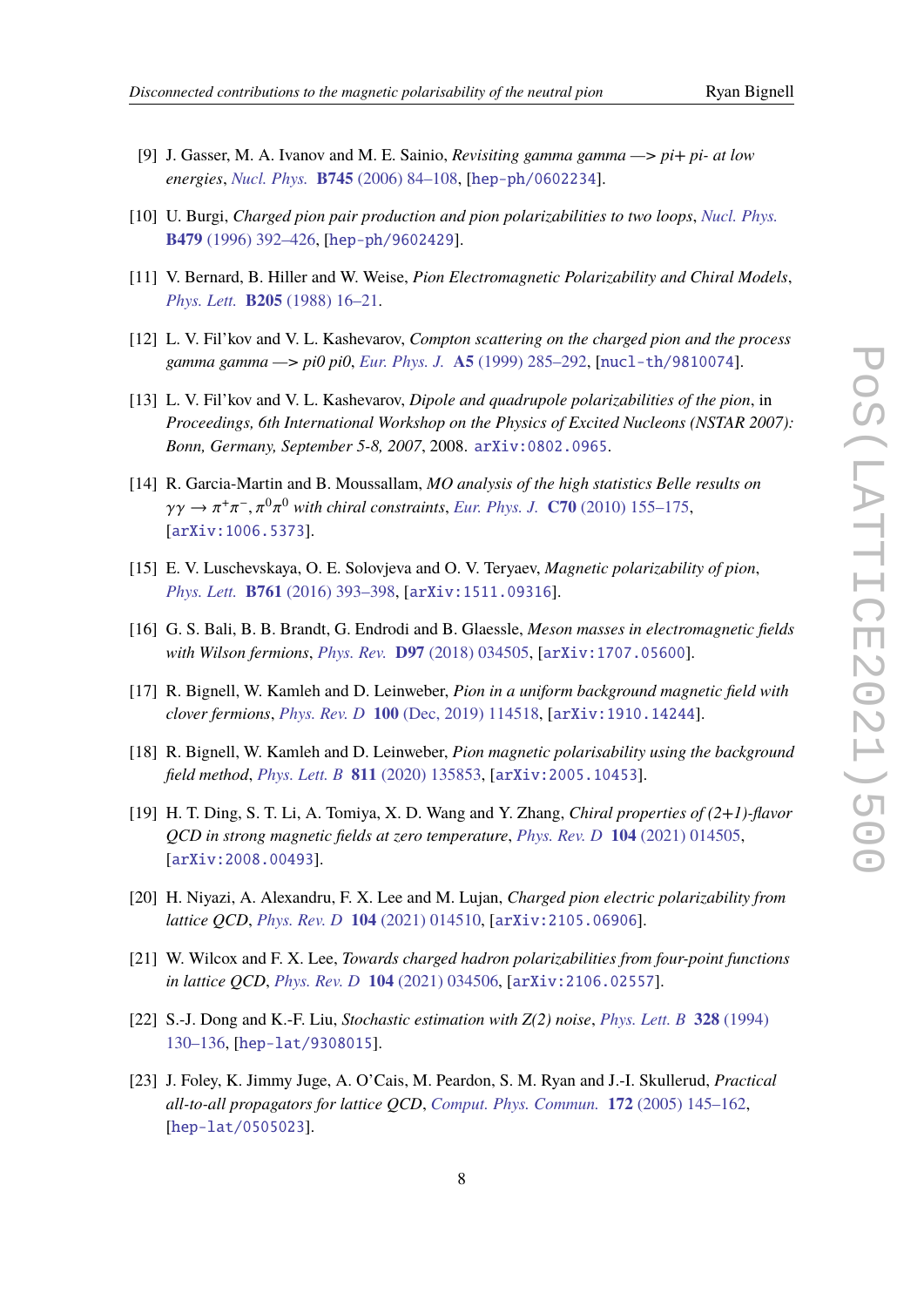- 
- <span id="page-8-0"></span>[24] J.-W. Lee and B. C. Tiburzi, *Reconciling the lattice background field method with nonrelativistic QED: Spinor case*, *Phys. Rev.* **D90** [\(2014\) 074036,](http://dx.doi.org/10.1103/PhysRevD.90.074036) [[arXiv:1407.8159](http://arxiv.org/abs/1407.8159)].
- <span id="page-8-1"></span>[25] C. Itzykson and J. B. Zuber, *Quantum Field Theory*. International Series in Pure and Applied Physics. McGraw-Hill , New York, 1980.
- <span id="page-8-2"></span>[26] E. Chang, W. Detmold, K. Orginos, A. Parreno, M. J. Savage, B. C. Tiburzi et al., *Magnetic structure of light nuclei from lattice QCD*, *Phys. Rev.* **D92** [\(2015\) 114502,](http://dx.doi.org/10.1103/PhysRevD.92.114502) [[arXiv:1506.05518](http://arxiv.org/abs/1506.05518)].
- <span id="page-8-13"></span>[27] M. Burkardt, D. B. Leinweber and X.-m. Jin, *Background field formalism in quantum systems*, *Phys. Lett.* **B385** [\(1996\) 52–56,](http://dx.doi.org/10.1016/0370-2693(96)00881-7) [[hep-ph/9604450](https://arxiv.org/abs/hep-ph/9604450)].
- [28] B. C. Tiburzi and S. O. Vayl, *Method to extract charged hadron properties from lattice QCD in magnetic fields*, *Phys. Rev.* **D87** [\(2013\) 054507,](http://dx.doi.org/10.1103/PhysRevD.87.054507) [[arXiv:1210.4464](http://arxiv.org/abs/1210.4464)].
- <span id="page-8-3"></span>[29] T. Primer, W. Kamleh, D. Leinweber and M. Burkardt, *Magnetic properties of the nucleon in a uniform background field*, *Phys. Rev.* **D89** [\(2014\) 034508,](http://dx.doi.org/10.1103/PhysRevD.89.034508) [[arXiv:1307.1509](http://arxiv.org/abs/1307.1509)].
- <span id="page-8-4"></span>[30] R. Bignell, W. Kamleh and D. Leinweber, *Magnetic polarisability of the nucleon using a Laplacian mode projection*, *[Phys. Rev. D](http://dx.doi.org/10.1103/PhysRevD.101.094502)* **101** (2020) 094502, [[arXiv:2002.07915](http://arxiv.org/abs/2002.07915)].
- <span id="page-8-5"></span>[31] K. G. Wilson, *Confinement of Quarks*, *Phys. Rev.* **D10** [\(1974\) 2445–2459.](http://dx.doi.org/10.1103/PhysRevD.10.2445)
- <span id="page-8-6"></span>[32] B. Sheikholeslami and R. Wohlert, *Improved Continuum Limit Lattice Action for QCD with Wilson Fermions*, *[Nucl. Phys.](http://dx.doi.org/10.1016/0550-3213(85)90002-1)* **B259** (1985) 572.
- <span id="page-8-7"></span>[33] F. He, D. B. Leinweber, A. W. Thomas and P. Wang, *Chiral extrapolation of the magnetic polarizability of the neutral pion*, *[Phys. Rev. D](http://dx.doi.org/10.1103/PhysRevD.102.114509)* **102** (2020) 114509, [[arXiv:2010.01580](http://arxiv.org/abs/2010.01580)].
- <span id="page-8-8"></span>[34] A. L. Kiratidis, W. Kamleh, D. B. Leinweber and B. J. Owen, *Lattice baryon spectroscopy with multi-particle interpolators*, *[Phys. Rev. D](http://dx.doi.org/10.1103/PhysRevD.91.094509)* **91** (2015) 094509, [[arXiv:1501.07667](http://arxiv.org/abs/1501.07667)].
- <span id="page-8-9"></span>[35] M. G. Beckett, B. Joo, C. M. Maynard, D. Pleiter, O. Tatebe and T. Yoshie, *Building the International Lattice Data Grid*, *[Comput. Phys. Commun.](http://dx.doi.org/10.1016/j.cpc.2011.01.027)* **182** (2011) 1208–1214, [[arXiv:0910.1692](http://arxiv.org/abs/0910.1692)].
- <span id="page-8-10"></span>[36] PACS-CS collaboration, S. Aoki et al., *2+1 Flavor Lattice QCD toward the Physical Point*, *Phys. Rev.* **D79** [\(2009\) 034503,](http://dx.doi.org/10.1103/PhysRevD.79.034503) [[arXiv:0807.1661](http://arxiv.org/abs/0807.1661)].
- <span id="page-8-11"></span>[37] TrinLat collaboration, A. Ó Cais, K. J. Juge, M. J. Peardon, S. M. Ryan and J.-I. Skullerud, *Improving algorithms to compute all elements of the lattice quark propagator*, *[Nucl. Phys. B](http://dx.doi.org/10.1016/j.nuclphysbps.2004.11.286) Proc. Suppl.* **140** [\(2005\) 844–849,](http://dx.doi.org/10.1016/j.nuclphysbps.2004.11.286) [[hep-lat/0409069](https://arxiv.org/abs/hep-lat/0409069)].
- <span id="page-8-12"></span>[38] Y. Akahoshi, S. Aoki, T. Aoyama, T. Doi, T. Miyamoto and K. Sasaki,  $I = 2\pi\pi$  potential in *the HAL QCD method with all-to-all propagators*, *PTEP* **2019** [\(2019\) 083B02,](http://dx.doi.org/10.1093/ptep/ptz078) [[arXiv:1904.09549](http://arxiv.org/abs/1904.09549)].